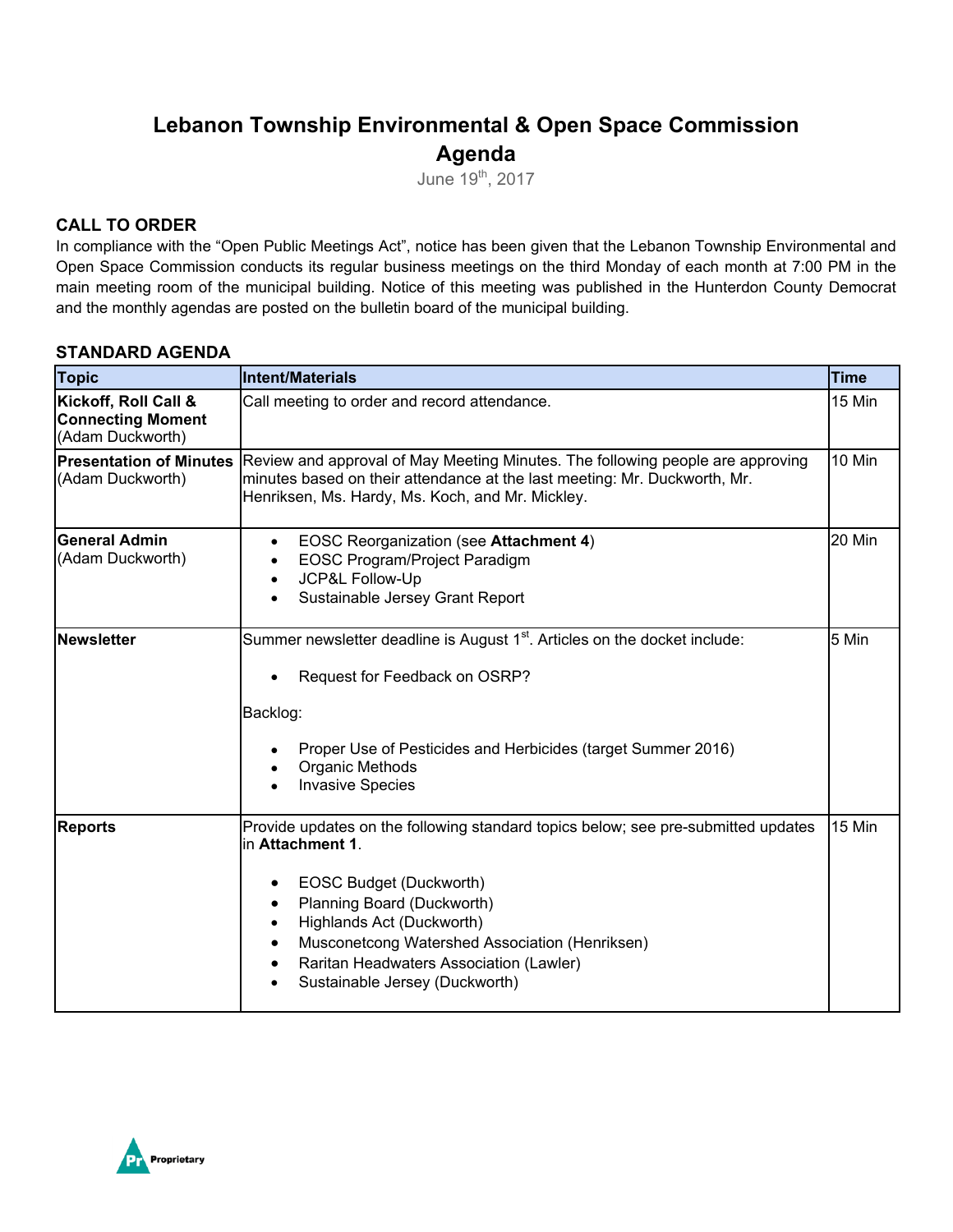| Topic                 | Intent/Materials                                                                                                                                                                                                                                                                                                                                                                                                                                            | <b>Time</b> |
|-----------------------|-------------------------------------------------------------------------------------------------------------------------------------------------------------------------------------------------------------------------------------------------------------------------------------------------------------------------------------------------------------------------------------------------------------------------------------------------------------|-------------|
| Correspondence        | Acknowledge and share any formal correspondence received by EOSC chair or<br>informal correspondence received by EOSC members.<br>Notification of Fresh Water Wetlands permit for property at 13 Pine Ridge<br>$\bullet$<br>Rd. (Block 38, Lot 55); submitted by Suburban Consulting Engineers, Inc.<br>and dated 23-May-2017                                                                                                                               | 5 Min       |
| <b>Focus Topics</b>   | A select set of topics that require deeper discussion.<br>Open Space & Recreation Plan Update<br><b>NJWSA Property Agreement Status</b><br>Goracy Experiment (including bird survey)                                                                                                                                                                                                                                                                        | 30 Min      |
| <b>Program Review</b> | EOSC Programs represent ongoing activities or events aligned with the purpose and 0 Min<br>long-term goals of the commission. Program Leads to provide brief status report and<br>overview on next steps for active programs. Pre-submitted updates are requested<br>prior to the meeting and included as part of the agenda to help ensure a timely<br>meeting; see Attachment 2.<br>Litter Cleanup (Naccarato)<br>Well Testing (Koch)                     |             |
| <b>Project Review</b> | Project Leads to provide brief status report and overview on next steps for active<br>projects. Pre-submitted updates are requested prior to the meeting and included as<br>part of the agenda to help ensure a timely meeting; see <b>Attachment 3</b> .<br>NJ Water Supply Property Agreement Refresh (Mickley)<br>Open Space and Preserved Property Mapping (Duckworth)<br>Bunnvale Grant (Hardy)<br>Goracy Trail (Hardy)<br>Recycling Actions (Mickley) | 0 Min       |

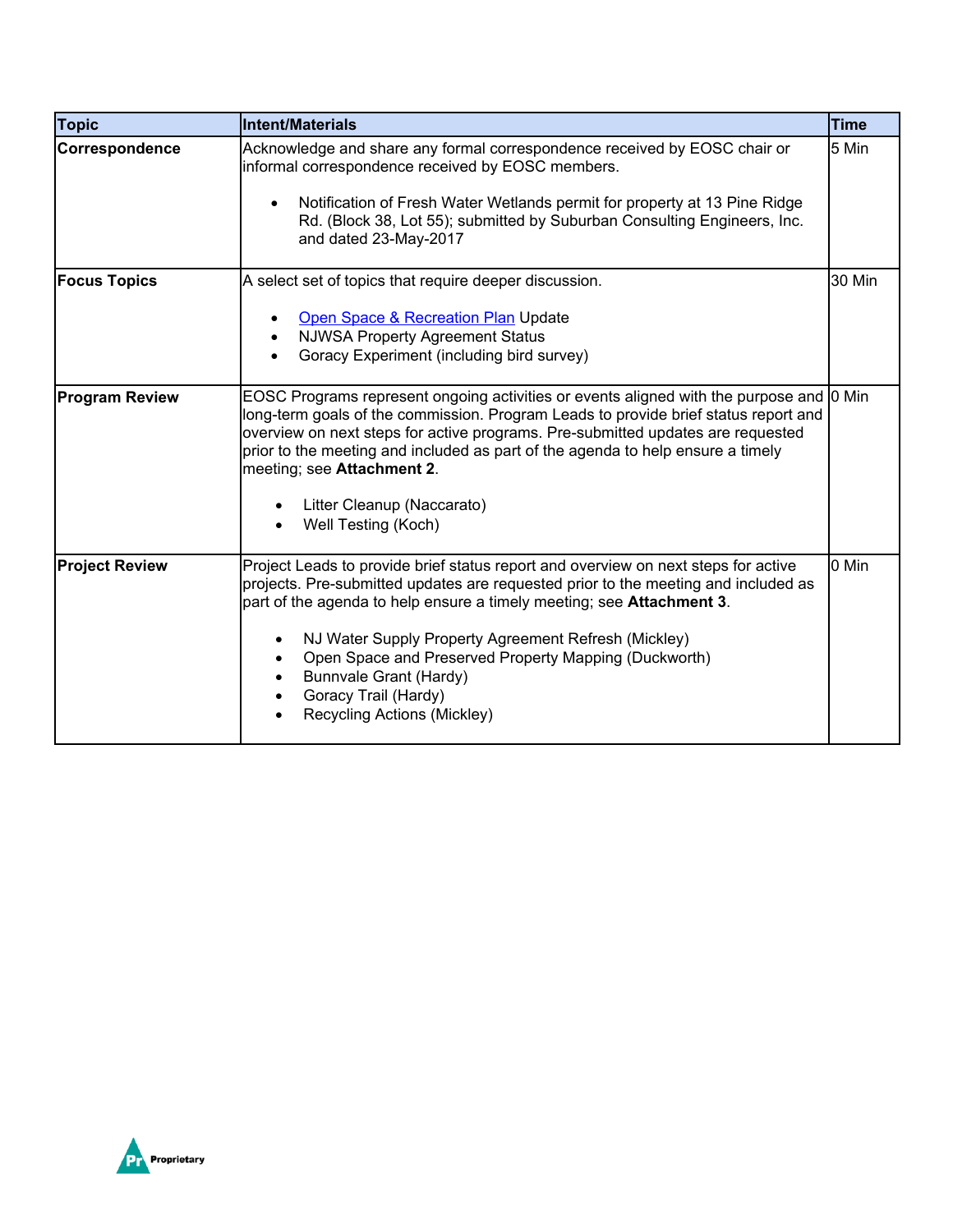## **Attachment 1: Reports**

#### **EOSC Budget (Duckworth)**

No updates submitted prior to meeting.

### **Planning Board (Duckworth)**

As per Mr. Duckworth on 19-Jun-2017, there have been two Planning Board meetings since our last EOSC meeting: 16-May-2017 and 06-Jun-2017. There was one topic of interest for the EOSC, which was agreement to the work plan for update of the Open Space and Recreation Plan. Committeeman Schmidt will be attending EOSC on 19-Jun-2017 to initiate the work with the EOSC.

### **Highlands Act (Duckworth)**

No updates submitted prior to meeting.

### **Musconetcong Watershed Association (Henriksen)**

As per Mr. Henriksen on 19-Jun-2017, for the Musconetcong River Management Council (MRMC), a meeting will be held on 20-Jun-2017 and Mr. Henriksen is offering the opportunity to carpool.

For MWA, sensors have been placed along the Musconetcong River, which Ms. Lawler can share more about. Also, shad have been confirmed upstream of the former Hughesville Dam site.

#### **Raritan Headwaters Association (Lawler)**

No updates submitted prior to the meeting.

#### **Sustainable Jersey (Duckworth)**

As per Mr. Duckworth on 19-Jun-2017, the Commission was contacted by Kaitlyn Vollmer with a request to submit a grant report for a capacity building grant received from Sustainable Jersey in 2013. Mr. Duckworth will prepare a draft report for review and approval at the next EOSC meeting.

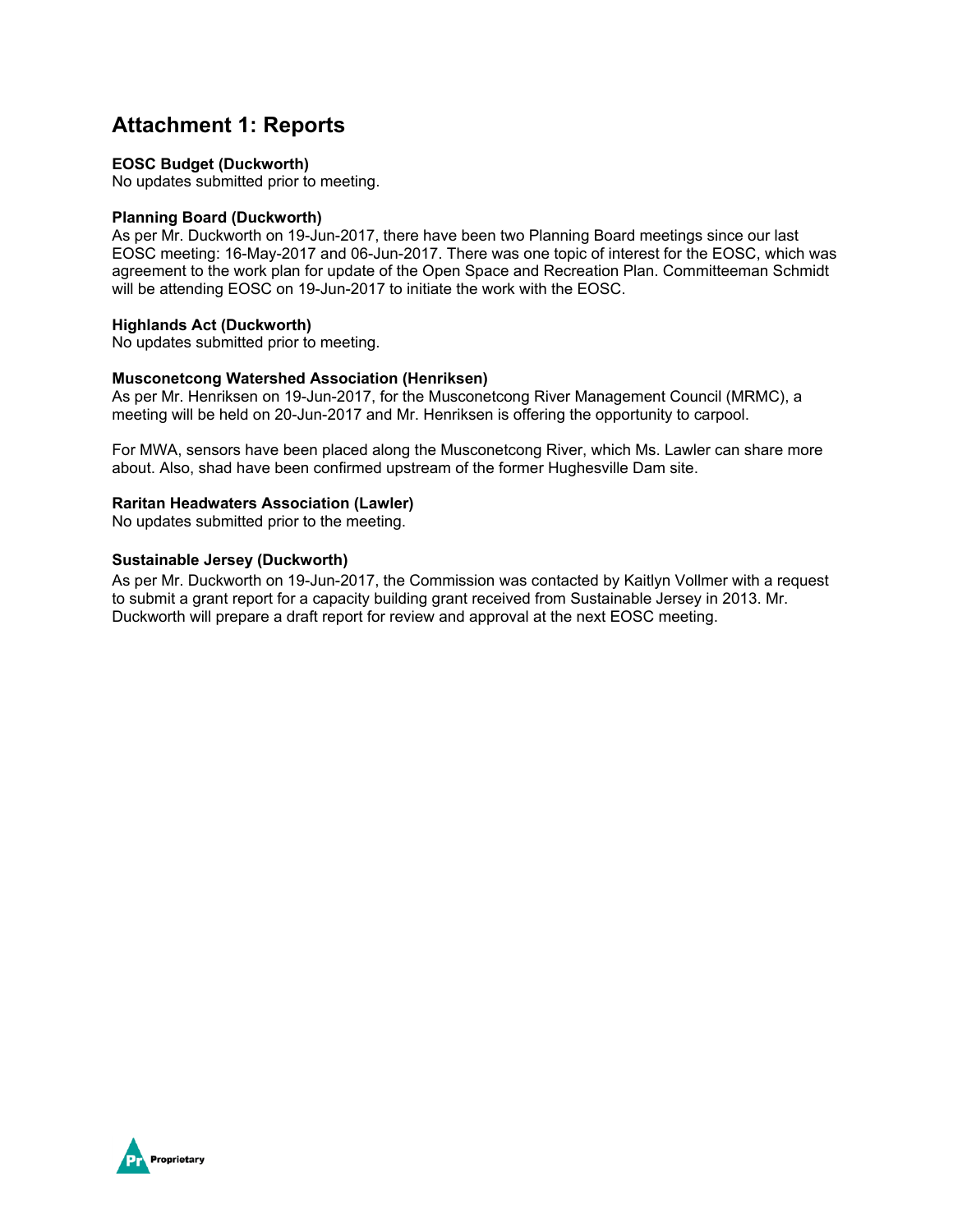# **Attachment 2: Program Updates**

### **Well Testing**

As per Ms. Koch on 19-Jun-2017, the results from the well testing event have not been received yet.

### **Litter Cleanup**

As per Ms. Naccarato on 19-Jun-2017, the only active work for the litter cleanup program at this time is to create a playbook to facilitate the event next year and ensure adequate documentation to be able to hand it off to someone else if need be. There has been no progress on creation of the playbook yet.

## **Attachment 3: Project Updates**

### **Open Space and Preserved Property Mapping**

As per Mr. Duckworth on 16-Jun-2017, no work has been done on this mapping activity since the last meeting. This mapping activity will become a focus again as part of the update to the Master Plan element - Open Space & Recreation Plan. Existing data that EOSC has must be verified against data that Mary Mastro has organized regarding open space and preserved farmland.

### **Bunnvale Grant**

As per Ms. Hardy on 16-Jun-2017, no new information has been received regarding notification of the grant awards.

### **Goracy Trail**

As per Ms. Hardy on 16-Jun-2017, Committeeman Schmidt and Ms. Hardy met with landowner Vi Giaquinto to address some questions she had regarding the survey. Ms. Giaquinto will be contacting her lawyer to obtain his review of the purchase contract and will re-engage Ms. Hardy and Committeeman Schmidt once complete.

### **Recycling Actions**

No update submitted prior to the meeting.

### **NJ Water Supply Property Agreement Refresh**

As per Mr. Mickley on 15-Jun-2017, Township Committee approved the agreement. Once signed by Mayor Laul, it will be returned to NJ Water Supply Authority (NJWSA) for final approval.

### **Point Mountain to Teetertown Link**

As per Committeeman Schmidt on 19-Jun-2017, this open space acquisition project is making very good progress. On June 6, 2017, the Hunterdon County Freeholders approved \$1 million in funding, representing 50% of the proposed acquisition cost. The funding is in the form of a \$750,000 Cooperative Municipal Grant to Lebanon Township and \$250,000 Nonprofit Grant to NJ Conservation Foundation (NJCF). The Freeholder Resolution stated the acquisition and management plan that Hunterdon County would take majority ownership, with Lebanon Township having a minority ownership, and the 244 acres would be integrated into the County Park System, managed by the County Park Rangers.

NJCF has negotiated on Option Agreement with the owners (the Pelios) which is effective now that 50% funding is secured. NJCF now has about 18 months to secure the remaining funding, which is targeted from a combination of Green Acres funding from Lebanon Township and Hunterdon Land Trust along with other private grant targeted by NJCF.

Two appraisals have been commissioned, as required by Green Acres, with results expected by the end of June.

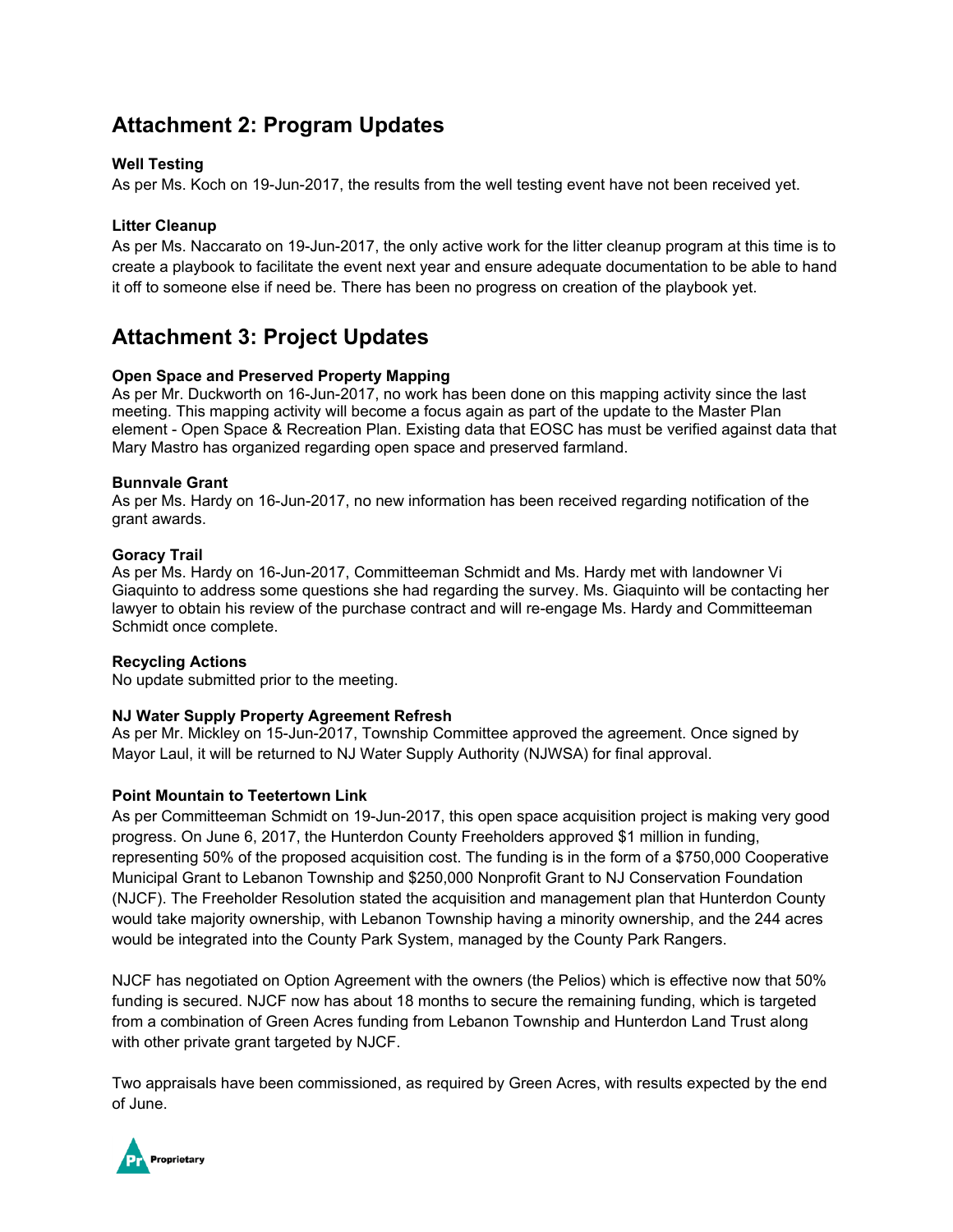# **Attachment 4: Current EOSC Roster**

Changes to the EOSC roster approved by EOSC in April were confirmed by Township Committee on the 17-May-2017. The updated roster is below.

| <b>Name</b>          | <b>Role</b>                   | <b>Term</b> |
|----------------------|-------------------------------|-------------|
| Adam Duckworth       | Chair, Planning Board Liaison | 3-yr. 2017  |
| Sharon Petzinger     | Member                        | 3-yr. 2019  |
| Warren Newman        | Member                        | 3-yr. 2019  |
| Nancy Lawler         | Member                        | 3-yr. 2018  |
| Erik Henriksen       | Member                        | 3-yr. 2017  |
| Sharon Hardy         | Member                        | 3-yr. 2018  |
| Adam Mickley         | Member                        | 3-yr. 2017  |
| Kathryn Koch         | Alternate 1                   | 3-yr. 2017  |
| <b>Marty Collett</b> | Alternate 2                   | 3-yr. 2018  |

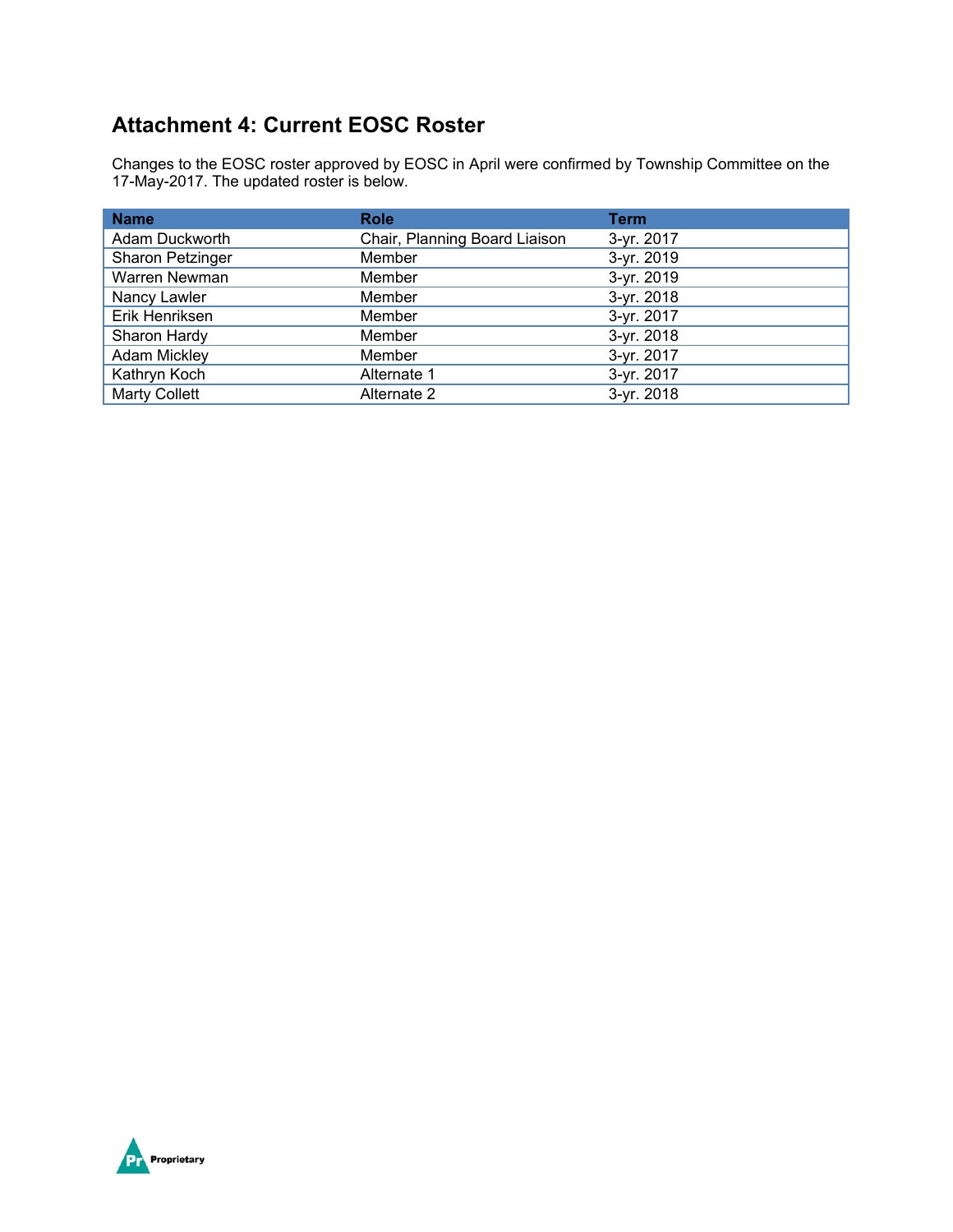# **Lebanon Township Environmental & Open Space Commission Minutes**

June 19<sup>th</sup>, 2017

## **ROLL CALL**

Meeting called to order with a quorum at: 7:06 PM. Others in attendance include Committeeman Schmidt and one Township resident, Matthew Gaydick.

| <b>EOSC Member</b>    | <b>Role</b>                      | <b>Attendance</b> |
|-----------------------|----------------------------------|-------------------|
| <b>Adam Duckworth</b> | Chairman, Planning Board Liaison | Χ                 |
| Sharon Petzinger      | Member                           | X                 |
| Warren Newman         | Member                           | X                 |
| Erik Jan Henriksen    | Member                           | X                 |
| Nancy Lawler          | Member                           | <b>No</b>         |
| Sharon Hardy          | Member                           | X                 |
| <b>Adam Mickley</b>   | Member                           | <b>No</b>         |
| <b>Kathy Koch</b>     | Alternate 1                      | IХ                |
| <b>Marty Collett</b>  | Alternate 2                      | $X^*$             |

\*Note that Mr. Collett arrived at 8:10PM.

### **MEETING MINUTES**

| <b>Topic</b>                                                         | Intent/Materials                                                                                                                                                                                                                                                                                                                                                                                                                                                                                                                                                                                                                                                                                                       | <b>Time</b> |
|----------------------------------------------------------------------|------------------------------------------------------------------------------------------------------------------------------------------------------------------------------------------------------------------------------------------------------------------------------------------------------------------------------------------------------------------------------------------------------------------------------------------------------------------------------------------------------------------------------------------------------------------------------------------------------------------------------------------------------------------------------------------------------------------------|-------------|
| Kickoff, Roll Call &<br><b>Connecting Moment</b><br>(Adam Duckworth) | Call meeting to order and record attendance.                                                                                                                                                                                                                                                                                                                                                                                                                                                                                                                                                                                                                                                                           | 15 Min      |
| (Adam Duckworth)                                                     | Presentation of Minutes Review and approval of May Meeting Minutes. The following people are approving<br>minutes based on their attendance at the last meeting: Mr. Duckworth, Mr.<br>Henriksen, Ms. Hardy, Ms. Koch, and Mr. Mickley.                                                                                                                                                                                                                                                                                                                                                                                                                                                                                | 10 Min      |
|                                                                      | Minutes: Motion requested by Mr. Duckworth to approve meeting minutes from May<br>EOSC meeting and made by Mr. Henriksen, seconded by Ms. Koch and<br>unanimously approved.                                                                                                                                                                                                                                                                                                                                                                                                                                                                                                                                            |             |
|                                                                      | Mr. Duckworth recognized Mr. Matthew Gaydick from the audience, who stated he is<br>a Lebanon Township resident residing at 40 Anthony Road. He shared concerns<br>about a stream at a neighboring property that he alleged was re-routed<br>approximately 15 years ago by a renter at the property who has since become the<br>owner of the property. Mr. Gaydick stated he has spoken to a representative from NJ<br>DEP. Mr. Newman clarified that Mr. Gaydick was alleging that the stream had been<br>re-channeled. Mr. Gaydick said yes. The team reviewed a tax map to better identify<br>the property to which Mr. Gaydick was referring and identified the property as 43<br>Anthony Road (Block 49, Lot 76). |             |
|                                                                      | Mr. Gaydick stated that an NJ DEP representative came to look at the property a few<br>weeks ago and made the property owner put up a silt fence. He also stated that the<br>property owner plans to build a house and that he was concerned about a gas tank                                                                                                                                                                                                                                                                                                                                                                                                                                                          |             |

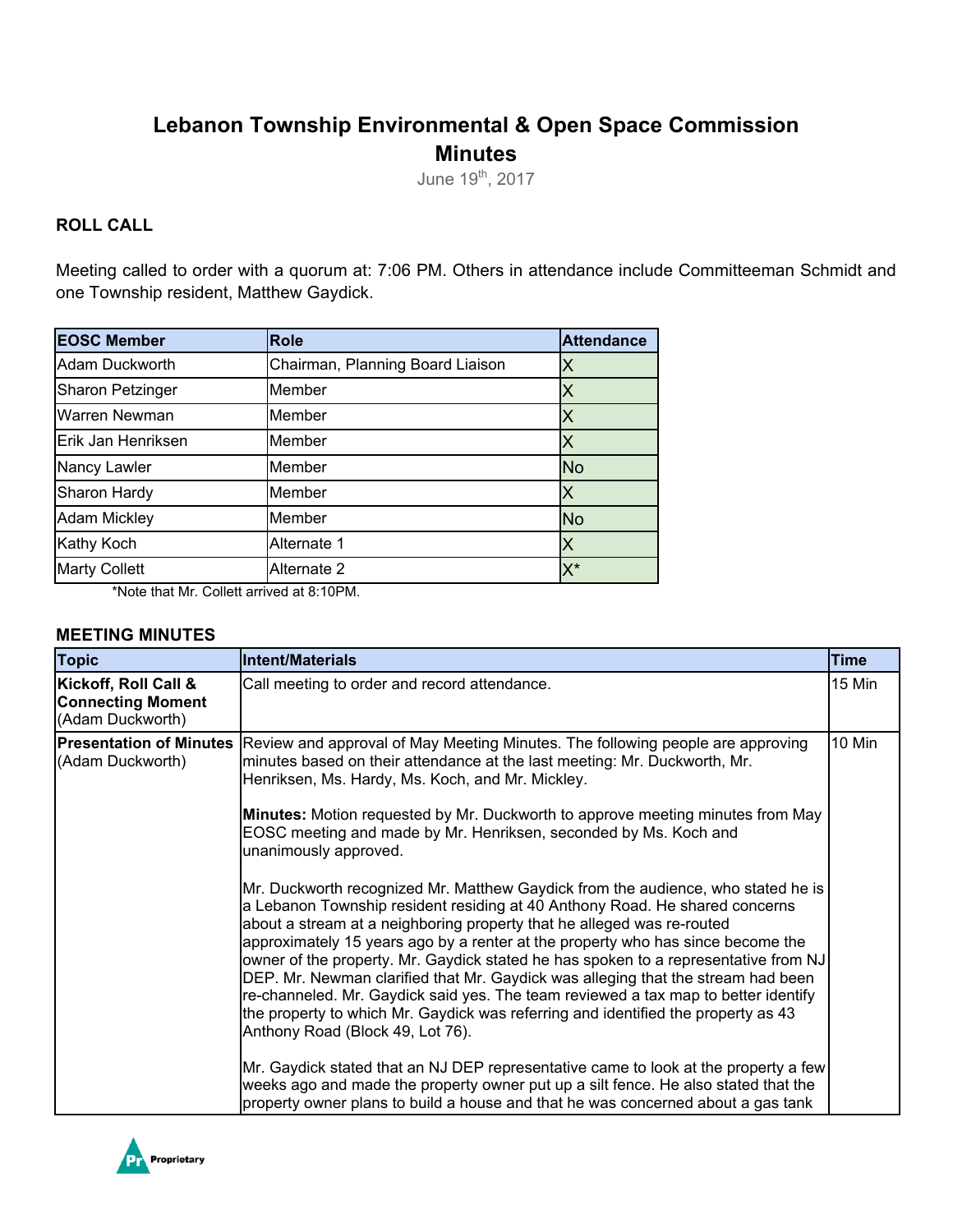| <b>Topic</b>                             | Intent/Materials                                                                                                                                                                                                                                                                                                                                                                                                                                                                                                                                                                                                                                                                                                                                                                                                                                                                                                                                                                                                                                                           | <b>Time</b> |
|------------------------------------------|----------------------------------------------------------------------------------------------------------------------------------------------------------------------------------------------------------------------------------------------------------------------------------------------------------------------------------------------------------------------------------------------------------------------------------------------------------------------------------------------------------------------------------------------------------------------------------------------------------------------------------------------------------------------------------------------------------------------------------------------------------------------------------------------------------------------------------------------------------------------------------------------------------------------------------------------------------------------------------------------------------------------------------------------------------------------------|-------------|
|                                          | buried on the property. Mr. Gaydick stated that it had been next to an old blacksmith<br>building, which is now in ruins. Mr. Newman asked for the name of the property<br>owner and Mr. Gaydick stated that the name was Tullo and reiterated that the<br>current owner was previously renting the property prior to purchasing it. Ms.<br>Petzinger stated that she was unsure if the NJ DEP would choose to do anything if a<br>violation had occurred in the past. Mr. Gaydick said he would share the name of the<br>DEP representative with whom he spoke with Mr. Duckworth after the meeting.<br>Ms. Petzinger agreed to follow up with Gail Glashoff to review the file on the property<br>and also follow up on the presence of wetlands or streams. Mr. Duckworth stated<br>that the EOSC will gather the appropriate facts and respond to Mr. Gaydick once<br>they have all of the current information.                                                                                                                                                        |             |
| <b>General Admin</b><br>(Adam Duckworth) | <b>EOSC Reorganization (see Attachment 4)</b><br>$\bullet$<br>EOSC Program/Project Paradigm<br>JCP&L Follow-Up<br>$\bullet$<br>Sustainable Jersey Grant Report<br>$\bullet$<br>Minutes: Mr. Duckworth asked Mayor Laul if he had approved the appointment of<br>Mr. Collett to the EOSC. Mayor Laul stated he had not yet but would ask Karen<br>Sandorse about it<br>Mr. Duckworth asked Mayor Laul if he had a chance to follow up with JCP&L on their<br>approach to the management of ash trees. Mayor Laul stated that JCP&L is on a 4-<br>year rotation for tree cutting and would not be back in our area until 2020. They can<br>be contacted for a specific tree by the Township Department of Public Works<br>(Warren Gabriel) and will work with DPW to remove a tree of concern.<br>Committeeman Schmidt stated that the County Shade Tree Commission is ramping<br>up due to the ash tree issue and it might be worthwhile to coordinate with them as<br>they may be able to help with the assessment of Memorial Park. Mr. Henriksen<br>agreed to follow up. | 20 Min      |
| Newsletter                               | Summer newsletter deadline is August 1 <sup>st</sup> . Articles on the docket include:<br>Request for Feedback on OSRP?<br>Backlog:<br>Proper Use of Pesticides and Herbicides (target Summer 2016)<br>Organic Methods<br><b>Invasive Species</b><br>Minutes: Topic was deferred.                                                                                                                                                                                                                                                                                                                                                                                                                                                                                                                                                                                                                                                                                                                                                                                          | 5 Min       |

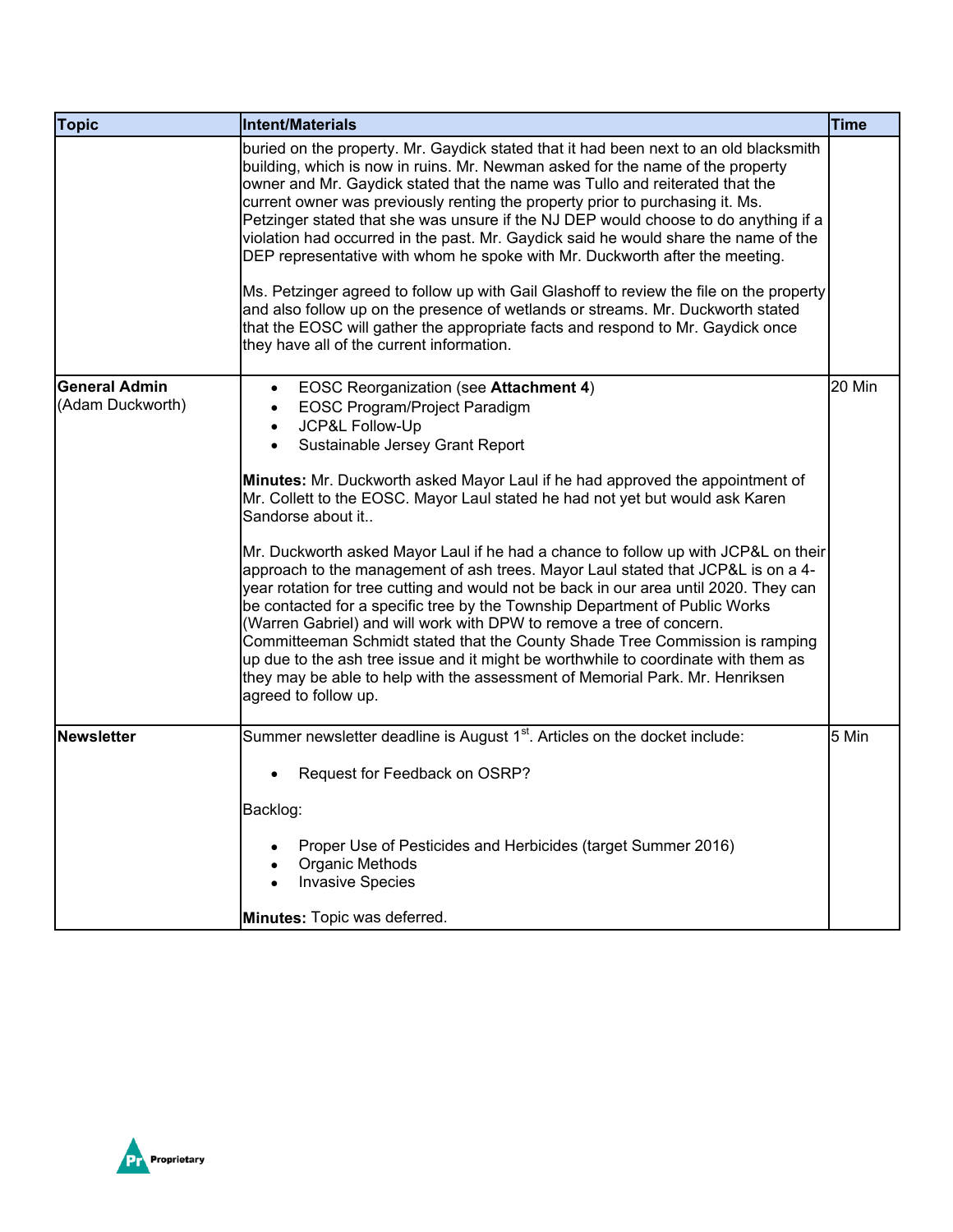| <b>Topic</b>        | Intent/Materials                                                                                                                                                                                                                                                                                                                                                                                                                                                                                                                                                                                                                                                                                                                                                                               | <b>Time</b> |
|---------------------|------------------------------------------------------------------------------------------------------------------------------------------------------------------------------------------------------------------------------------------------------------------------------------------------------------------------------------------------------------------------------------------------------------------------------------------------------------------------------------------------------------------------------------------------------------------------------------------------------------------------------------------------------------------------------------------------------------------------------------------------------------------------------------------------|-------------|
| <b>Reports</b>      | Provide updates on the following standard topics below; see pre-submitted updates<br>in Attachment 1.                                                                                                                                                                                                                                                                                                                                                                                                                                                                                                                                                                                                                                                                                          | 15 Min      |
|                     | EOSC Budget (Duckworth)                                                                                                                                                                                                                                                                                                                                                                                                                                                                                                                                                                                                                                                                                                                                                                        |             |
|                     | Planning Board (Duckworth)                                                                                                                                                                                                                                                                                                                                                                                                                                                                                                                                                                                                                                                                                                                                                                     |             |
|                     | Highlands Act (Duckworth)                                                                                                                                                                                                                                                                                                                                                                                                                                                                                                                                                                                                                                                                                                                                                                      |             |
|                     | Musconetcong Watershed Association (Henriksen)<br>Raritan Headwaters Association (Lawler)<br>٠                                                                                                                                                                                                                                                                                                                                                                                                                                                                                                                                                                                                                                                                                                 |             |
|                     | Sustainable Jersey (Duckworth)<br>$\bullet$                                                                                                                                                                                                                                                                                                                                                                                                                                                                                                                                                                                                                                                                                                                                                    |             |
|                     | <b>Minutes:</b> Mr. Duckworth directed team members to review the updates submitted<br>prior to the meeting and included with the agenda. No further discussion was<br>required.                                                                                                                                                                                                                                                                                                                                                                                                                                                                                                                                                                                                               |             |
| Correspondence      | Acknowledge and share any formal correspondence received by EOSC chair or<br>informal correspondence received by EOSC members.                                                                                                                                                                                                                                                                                                                                                                                                                                                                                                                                                                                                                                                                 | 5 Min       |
|                     | Notification of Fresh Water Wetlands permit for property at 13 Pine Ridge<br>$\bullet$<br>Rd. (Block 38, Lot 55); submitted by Suburban Consulting Engineers, Inc.<br>and dated 23-May-2017                                                                                                                                                                                                                                                                                                                                                                                                                                                                                                                                                                                                    |             |
|                     | Minutes: Mr. Duckworth stated that he had received a notice for a fresh water<br>wetlands permit at the above-referenced property. Ms. Petzinger stated she would<br>review it to see if the EOSC should take any action.                                                                                                                                                                                                                                                                                                                                                                                                                                                                                                                                                                      |             |
| <b>Focus Topics</b> | A select set of topics that require deeper discussion.                                                                                                                                                                                                                                                                                                                                                                                                                                                                                                                                                                                                                                                                                                                                         | 30 Min      |
|                     | Open Space & Recreation Plan Update<br>٠                                                                                                                                                                                                                                                                                                                                                                                                                                                                                                                                                                                                                                                                                                                                                       |             |
|                     | <b>NJWSA Property Agreement Status</b><br>$\bullet$<br>Goracy Experiment (including bird survey)                                                                                                                                                                                                                                                                                                                                                                                                                                                                                                                                                                                                                                                                                               |             |
|                     | <b>Minutes:</b> Committeeman Schmidt provided an overview of the work to update the<br>2002 Open Space and Recreation Plan. This is required to complete the Green<br>Acres application for the Point Mountain/Teetertown Link property acquisition. The<br>property map (Figure 4) within the OSRP is important as it sets priorities for future<br>property acquisition. Committeeman Schmidt stated that on October 17 <sup>th</sup> , the<br>Planning Board must make its final review in order for the Township to meet the<br>deadline for the Green Acres application. Therefore, by the September 19 <sup>th</sup> Planning<br>Board meeting, a very good draft will need to be available and the Township<br>Planner, Mr. Bolan, will need EOSC input by September 12 <sup>th</sup> . |             |
|                     | Mr. Duckworth stated that this is an important activity that does not happen too often<br>and an opportunity for the EOSC to influence the direction of the Township with<br>principles and guidelines critical to sustainability. He asked all members to review<br>the OSRP prior to the next EOSC meeting.                                                                                                                                                                                                                                                                                                                                                                                                                                                                                  |             |
|                     | Ms. Hardy asked if information related to the Council on Affordable Housing (COAH)<br>had to be factored in. Ms. Hardy also stated that Sue Tact would like her property to<br>be added to the map as a preservation priority: 93 Mt. Lebanon Road.                                                                                                                                                                                                                                                                                                                                                                                                                                                                                                                                            |             |
|                     | Committeeman Schmidt noted that he has a spreadsheet of the preservation<br>priorities and will provide to Mr. Duckworth. Mr. Duckworth asked Committeeman<br>Schmidt who will be providing feedback and Committeeman Schmidt stated that                                                                                                                                                                                                                                                                                                                                                                                                                                                                                                                                                      |             |

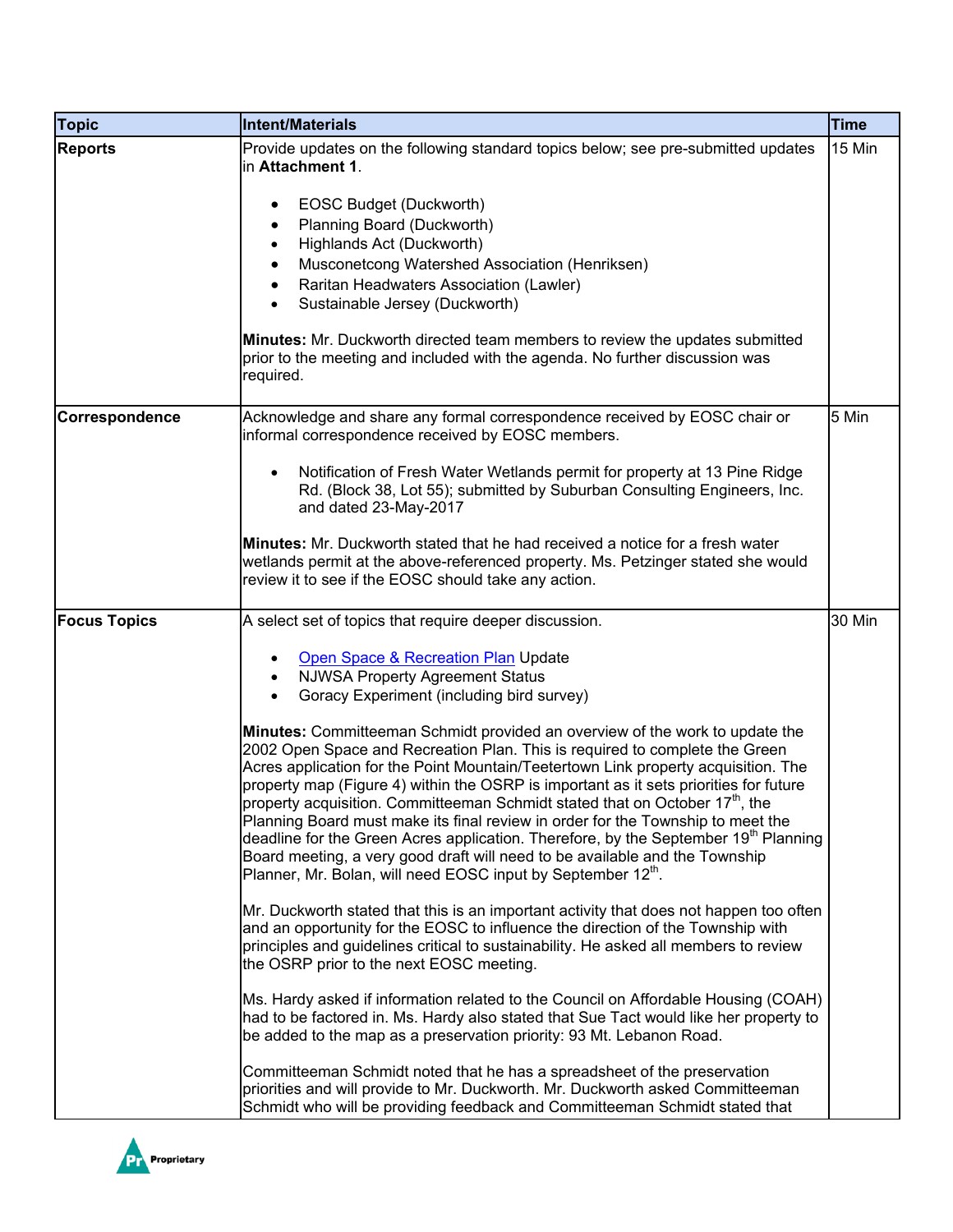| <b>Topic</b>          | Intent/Materials                                                                                                                                                                                                                                                                                                                                                                                                                                                                                                                                                                                                                                                                                         | <b>Time</b> |
|-----------------------|----------------------------------------------------------------------------------------------------------------------------------------------------------------------------------------------------------------------------------------------------------------------------------------------------------------------------------------------------------------------------------------------------------------------------------------------------------------------------------------------------------------------------------------------------------------------------------------------------------------------------------------------------------------------------------------------------------|-------------|
|                       | representatives from the Recreation Committee, Lebanon Township Athletic<br>Association (LTAA), Lebanon Township Junior Field Hockey Program (LTJFHP),<br>North Hunterdon Little League and North Hunterdon Stars will be engaged.<br>Committeeman Schmidt then noted that these were the groups engaged during the<br>last update and the list might need to be refreshed. Kim Jacobus will be the<br>individual reaching out to these groups if they still exist.                                                                                                                                                                                                                                      |             |
|                       | Ms. Koch asked if ESC should be engaged, as well, and Committeeman Schmidt<br>acknowledged that is a good idea. Mayor Laul stated that he would provide<br>Voorhees demographic data and projections to Mr. Duckworth. Committeeman<br>Schmidt stated he does have a working copy of the OSRP and would provide that to<br>Mr. Duckworth too.                                                                                                                                                                                                                                                                                                                                                            |             |
|                       | Moving on from the OSRP discussion, Mr. Duckworth stated that he would like to<br>choose an open space property and define the criteria for fully stewarding it. For<br>example, ensuring a maintenance plan exists, trails are maintained, invasive species<br>are controlled, if it's posted appropriately, etc. He suggested we identify a small<br>parcel that the Township owns that is preserved and use that parcel as an<br>experiment for the approach. He suggested the Goracy tract as it was hopeful that<br>parcel would be preserved this year and it was of a size small enough to make a<br>good test case. The team agreed that the Goracy tract would be a good parcel to<br>focus on. |             |
|                       | Ms. Petzinger stated she did perform a bird survey of that parcel and there were<br>some very interesting species that were catalogued. She said she would summarize<br>and post the full results to Slack.                                                                                                                                                                                                                                                                                                                                                                                                                                                                                              |             |
| <b>Program Review</b> | EOSC Programs represent ongoing activities or events aligned with the purpose and<br>long-term goals of the commission. Program Leads to provide brief status report and<br>overview on next steps for active programs. Pre-submitted updates are requested<br>prior to the meeting and included as part of the agenda to help ensure a timely<br>meeting; see Attachment 2.                                                                                                                                                                                                                                                                                                                             | 0 Min       |
|                       | Litter Cleanup (Naccarato)<br>Well Testing (Koch)<br>$\bullet$                                                                                                                                                                                                                                                                                                                                                                                                                                                                                                                                                                                                                                           |             |
|                       | <b>Minutes:</b> Mr. Duckworth directed team members to review the updates submitted<br>prior to the meeting and included with the agenda. No further discussion was<br>required.                                                                                                                                                                                                                                                                                                                                                                                                                                                                                                                         |             |
| <b>Project Review</b> | Project Leads to provide brief status report and overview on next steps for active<br>projects. Pre-submitted updates are requested prior to the meeting and included as<br>part of the agenda to help ensure a timely meeting; see Attachment 3.                                                                                                                                                                                                                                                                                                                                                                                                                                                        | 0 Min       |
|                       | NJ Water Supply Property Agreement Refresh (Mickley)<br>Open Space and Preserved Property Mapping (Duckworth)<br>Bunnvale Grant (Hardy)<br>Goracy Trail (Hardy)<br>Recycling Actions (Mickley)                                                                                                                                                                                                                                                                                                                                                                                                                                                                                                           |             |
|                       | <b>Minutes:</b> Mr. Duckworth directed team members to review the updates submitted<br>prior to the meeting and included with the agenda. No further discussion was<br>required.                                                                                                                                                                                                                                                                                                                                                                                                                                                                                                                         |             |